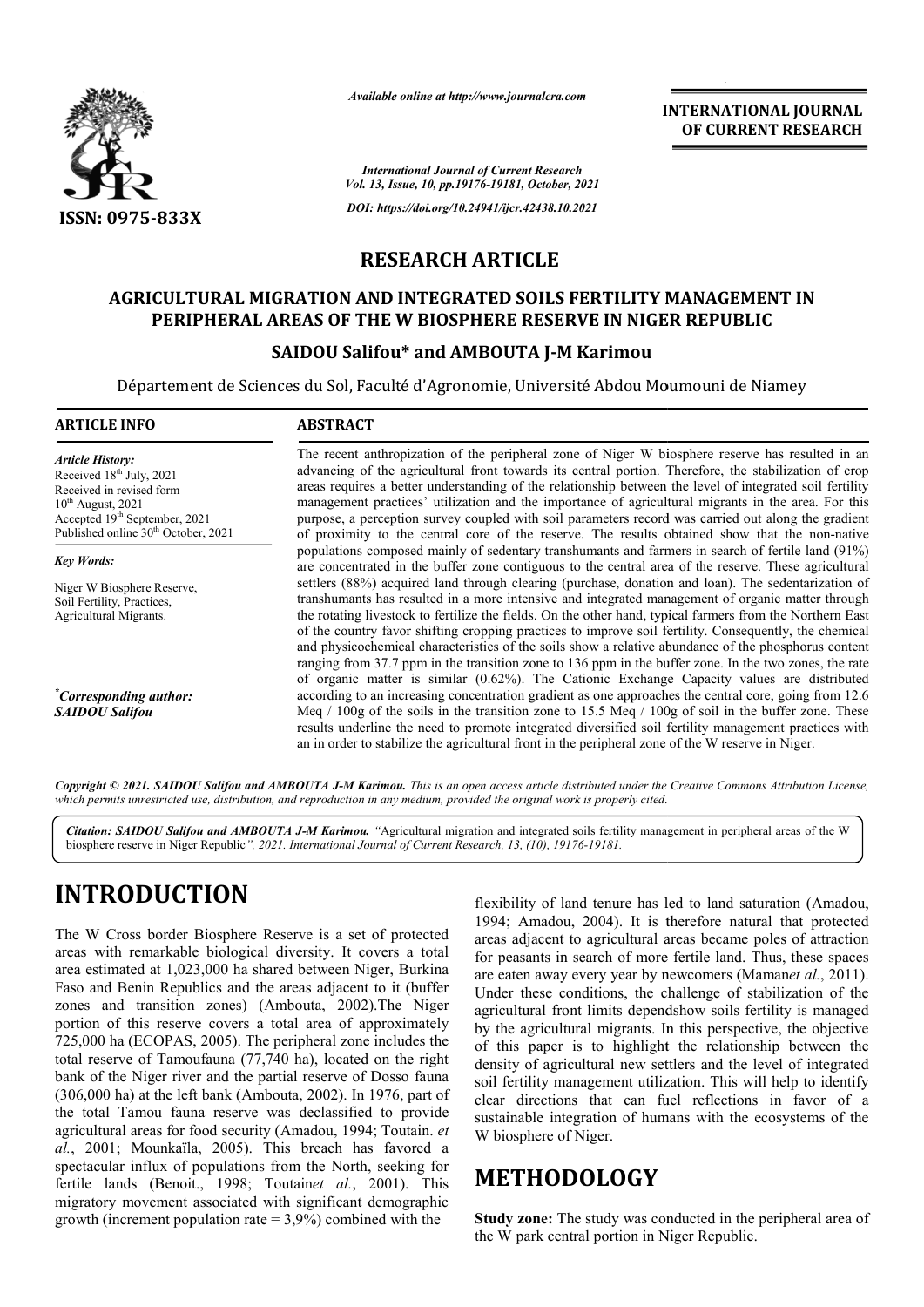This zone is located in the commune of Tamou, department of Say between  $2 \degree 10$  and  $2 \degree 20$  of East longitude and  $12 \degree 40$ and 12 ° 50 of North latitude (Figure 1). The climate in this area is Sahelo-Sudanese type with two seasons: hot (from June to September) and cold (from October to May). The annual average rainfall calculated over 69 years of observation is 630 mm (ECOPAS, 2005). The soils are of two types: little evolved soils, lithosolsandregosols on sandstone, quartzites and cuirass present on the edges of the plateau dominating the Goroubiand the Diamangourivers. The tropical ferruginous soils little leached and deep occupy the tops of the plateaus and also the plane surfaces (Gavaud, 1967; Pias, 1978; Ambouta, 1984; Couteron*et al.*, 1992; Benoit, 1998). The vegetation is represented by the shrub savannah, dominant on the plateaus and glacis, and the wooded savannah located on the subsidence of the breastplate and the valleys. Along the main valleys have developed gallery forests with the presence of large trees such as *Ficusplatyphylla* (Benoit, 1998). The area is populated by 89,782 inhabitants composed mainly of Peuls and Gourmantchés (INS, 2001). Agriculture is the most dominant economic activity with 102,700 ha of arable land, only 25% is cultivated.

**Data:** The data were collected along a transect following a gradient of proximity to the central core of the reserve. This transect begins from the village of Tchallagoungoudi, (2 ° 9'41 '' East longitude and 12 ° 53'06 '' North latitude) and extends over a distance of 40.2 km to the limit of crops toward Weylgorouvillage (2 ° 33'56 '' East longitude and 12 ° 35'40 '' North latitude). Along this transect two zones have been distinguished: the transition zone comprising the villages of Tamou, Alambaré and Boli and the buffer zone known as *Ayinoma* (literally do agriculture), contiguous to the central core and comprising the villages of MoliHaoussa, Werigorou and Fombeni. Data collection was conducted on the basis of an individual interview using a questionnaire guide. This questionnaire addresses aspects related to the respondent's status of autochthonous or non-native origin, land tenure, availability of agricultural labor, land availability, level of agricultural equipment (possession of a tractor-drawn cultivation unit) and the type of extra-agricultural activity (market gardening, breeding, crafts, trading, etc.). The survey was carried out from 05 to 27-07-2006 and in total, 72 operators were interviewed, ie a survey rate of 10.03%. The choice of interviewees was guided by the criterion of responsibility as farm manager. In each zone, a soil pit was made to characterize the level of soil fertility. The following operations were carried out at each soil profile: collecting three soil samples using an auger on the humus (Ah), eluvial (Ae) and alluvial (B) horizons, determination of the color of the horizons using the Munsell code, assessment of the level of biological activity (importance of micro-galleries on the profile) using an observation sheet.

**Method for analyzing the distribution of soil fertility management practices according to origin status and sector** The Excel spreadsheet was used to generate the socioeconomic profile of farmers in the area. The XLSTAT 2015 software was used to apply a Principal Component Analysis (PCA) on the matrix types of soil fertility practices with the original status of the farmers. This analysis is performed in order to figure out the relationship between types of soils fertility management and the original status of the respondent.The same type of analysis is performed on the matrix types of soil fertility practices with the distance of proximity gradient to the central core of the reserve.



**Figure 1. Location map of study area**

**Method for assessing the level of soil fertility:** The soil samples collected on the field were analyzed at the soil science laboratory of the Faculty of Agronomy of AbdouMoumouni University in Niamey. These analyzes consisted of determining the physical, physicochemical and chemical parameters, according to the protocols specified in Table 1.

**Table 1. Protocols of soils samples analysis**

| Parameter               | Methods                                                                                                                                                                                                                                                                              |  |  |
|-------------------------|--------------------------------------------------------------------------------------------------------------------------------------------------------------------------------------------------------------------------------------------------------------------------------------|--|--|
| Soils texture           | Soils grain separation                                                                                                                                                                                                                                                               |  |  |
| pH                      | pH meter                                                                                                                                                                                                                                                                             |  |  |
| Exchangeable anions     | Ammoniumethanoate                                                                                                                                                                                                                                                                    |  |  |
| Carbon                  | Anne method                                                                                                                                                                                                                                                                          |  |  |
| Total nitrogen          | Kjeldahlmethod                                                                                                                                                                                                                                                                       |  |  |
| <b>Total Phosphorus</b> | Attack with nitric acid on the soil<br>sample, destruction by boiling of other<br>chemical elements, displacement of total<br>phosphorus by sulfuric acid after<br>filtration, fixation with a sulpho-<br>molybdic solution and determination<br>with a spectrophotometer at 890 nm. |  |  |
| Mobilizablephosphorus   | Extraction by Bray I solution and by<br>spectrophotometry at a wavelength of<br>660 nm in the presence of ammonium<br>molybdenum and ascorbic acid.                                                                                                                                  |  |  |

### **RESULTS**

**Socioeconomic profile of respondents:** The Socioeconomic profile of respondents is provided in Table 2. It highlights the distribution of the respondents following their original status, land tenure and other socioeconomic traits. The results from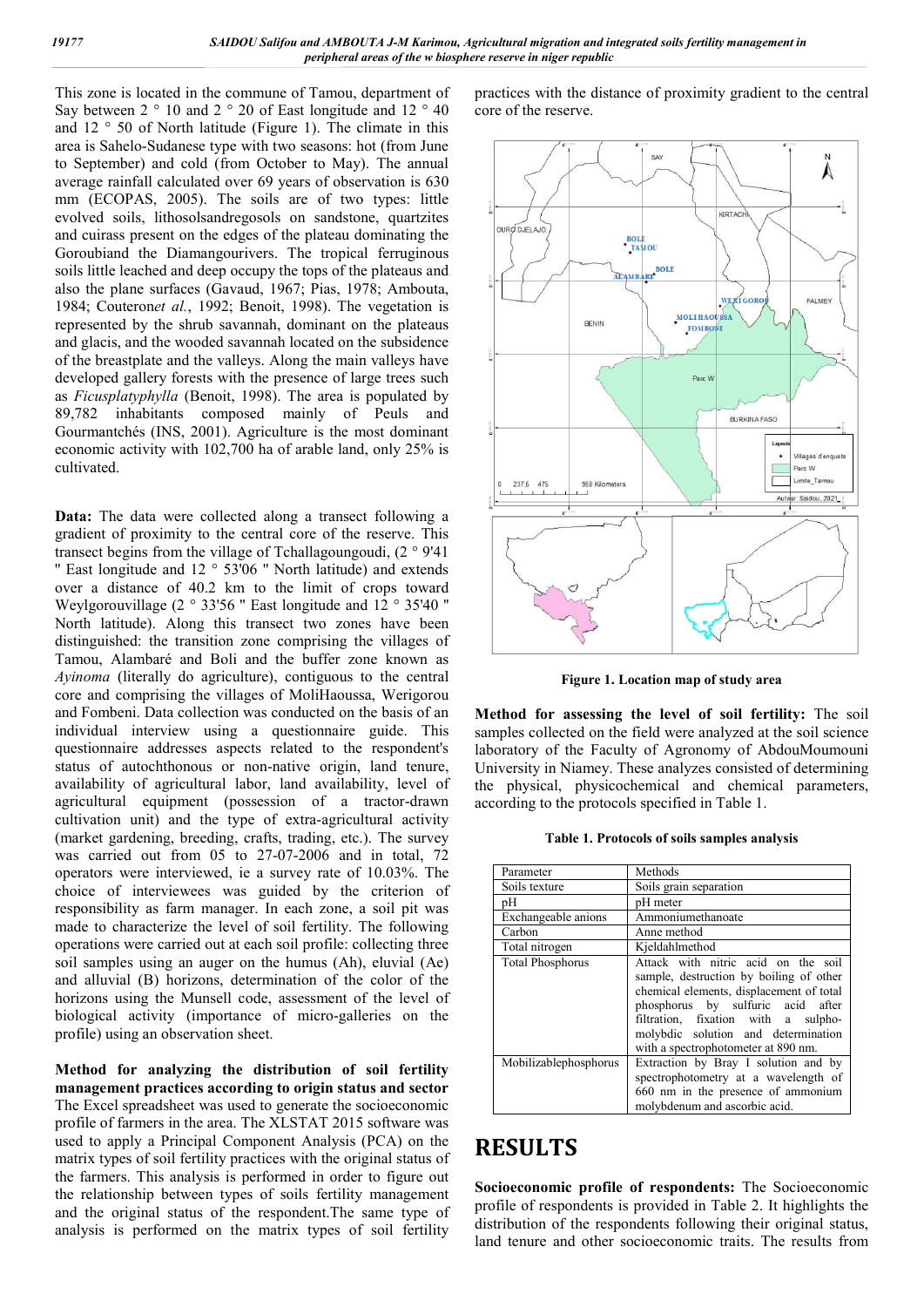Table 2 show that the natives farmers are in the majority in the transition zone with 87% of the citations. On the other hand, non-natives are more important in the buffer zone, where they represent 91% of the frequency of citations. A strong disparity is also recorded in terms of land tenure, availability of land and equipment for animal harnessing. The tenure by inheritance is more important in the transition zone (68% of the citations), whereas in the buffer zone, the clearing (expressed in the form of donation, loan or purchase with respectively 63%, 25% and 21% frequency of citations) represents the main means of access to land. The availability of land in the two zones is characteristic of land saturation with 2.07 and 1.31 ha / labor respectively in the transition zone and the buffer zone.



**Figure 2. PCA results applied on soil fertility practices and original status of respondents**



**Picture 1. Grazed fallow in the transition zone**

**Links between types of soil fertility management practices and original status:** Figure 2 presents the level of relationship between types of soil fertility management practices and the status of autochthonous versus non-native origin of the farmers interviewed. The F1 axis (58.71%) clearly opposes two groups of practices. The first group is made up of the following practices: crop rotation, grazed fallow (Figure 3), agroforestry and micro-dosing of fertilizers with a moderate level of use. The second group contains two practices: organic manuring and rotating animal parking. These are much more widely used practices in the area. The factorial axis F2 (41.29%) highlights the group of migrants who favor the contract of rotating animal housing over the group of natives who preferentially use organic manure and to a lesser extent agroforestry and crop rotation.

**Adoption of soil fertility management practices based on proximity to the central core:** Figure 4 shows the distribution of soil fertility management practices according to the proximity gradient with the central core of the reserve. The F1 axis (59.96%) discriminatesthe most used practices in both zones. These are organic manure and rotary animal parking. The use of agroforestry, fallow and micro-dosing of fertilizers is relatively moderate. The F2 axis (40.04%) highlights the practice regarding zone affinity. It point out the transition zone characterized by organic manure and mulching whereas the buffer zone is characterized by rotating animal parking.



**Figure 2: PCA results applied on soil fertility practices and proximity gradient toward central area of W Reserve Park**

**Soil fertility level according to proximity to the central portion of the W park**

**Physical parameters:** Table 3 shows the proportions of the particle size of the soil samples. Except fine silt and fine sand, ANOVA indicates that the means are not significantly different. The fine sand fraction is dominant with 47.14 and 49.83% respectively in the transition zone and the buffer zone. For both areas, the reference to the texture triangle concludes with a sandy type texture. In addition, the soils of the transition zone are deeper (157 cm) compared to the soils of the buffer zone (79 cm).

**Physicochemical and chemical characteristics:** The chemical and physicochemical characteristics analysis aims to assess the level of chemical fertility of soils. The results of chemical analyzes applied to soil samples are listed in Table 4. These results show that whatever the zone, the pH values are above the critical value of 5.5 below which the presence of exchangeable aluminum causes risks of aluminum toxicity for many crops including cereals. The soils of the buffer zone and the transition zone with 5.8 and 5.6 respectively are slightly more acidic compared to the standard (6.1). In both cases, the high organic matter content in the shallow horizons drops sharply at depth. Also, it is observed that in the surface horizons (Ah and Ae) the C / N values belong to the range of 7 to 13. The nitrogen contents are also higher than the standard value which is 0.01%. As for phosphorus, which level exceedsthe standard (2.8 ppm).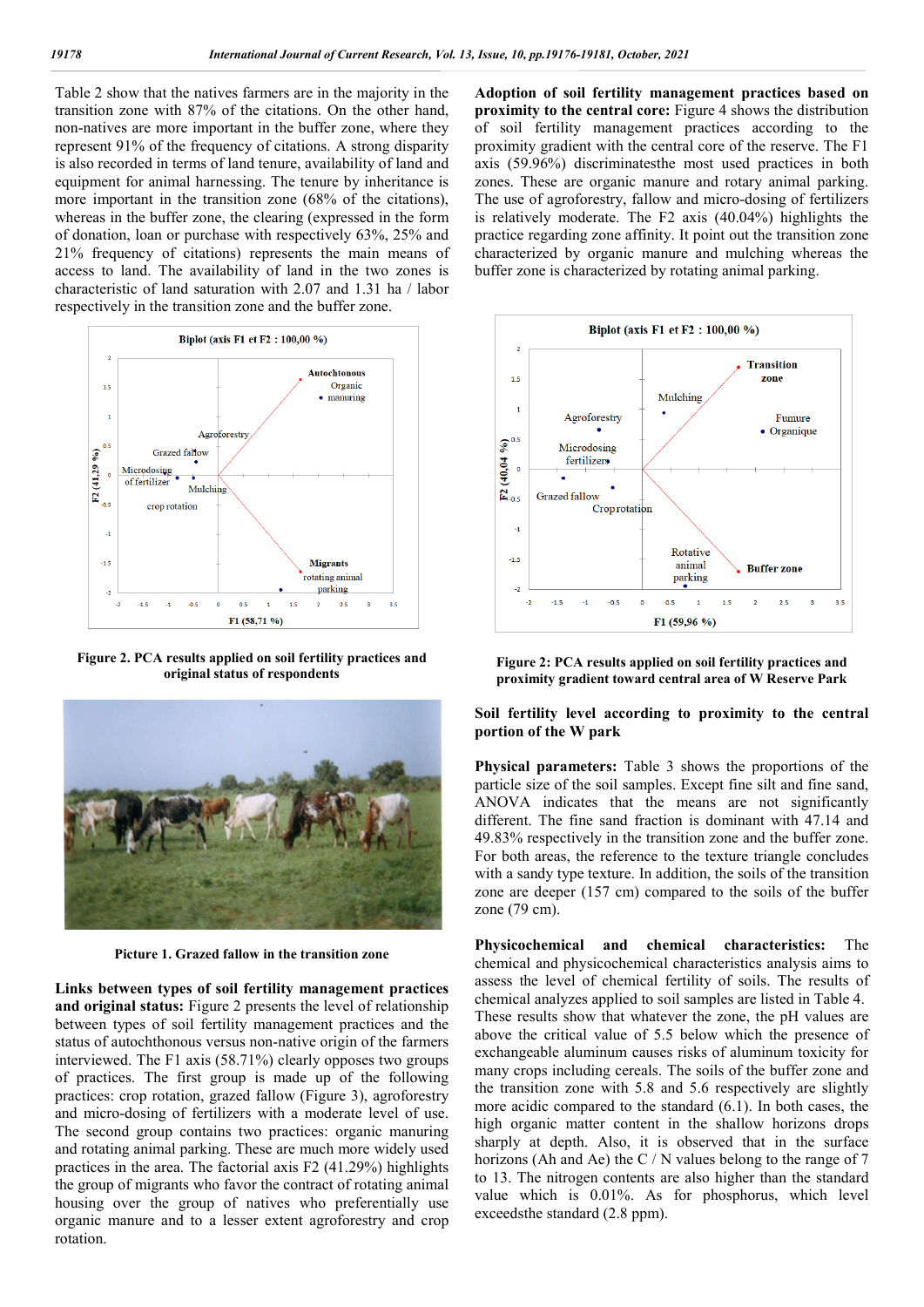**Table 3. Results of soils particle size and soils deepness**

| Parameters         | <b>Transition zone</b> | Buffer zone     | p-value |
|--------------------|------------------------|-----------------|---------|
| Clay $(\% )$       | $2,96\pm0.36$          | $6,76 \pm 0.97$ | 0.226   |
| Fin silt $(\% )$   | $5.09 \pm 1.01*$       | $10,06\pm3,86*$ | 0,129   |
| Rough silt $(\%)$  | $1,80\pm0.40$          | $6,08\pm2,33$   | 0,046   |
| Fin sand $(\% )$   | $47,14\pm10,36*$       | 49,83±2,27*     | 0,042   |
| Mean sand $(\% )$  | $36,84 \pm 10,28$      | 19,20±2,55      | 0,116   |
| Rough sand $(\% )$ | $6,17\pm1,62$          | $8,06 \pm 1,64$ | 0.990   |
| Deepness (cm)      | 157                    | 70              |         |

*Legend: \* significantlydifferent at 5% level.*

**Table 4. Results of the physicochemical and chemical parameters of the soils samples**

| Parameters       | Horizons | Transition zone | Buffer zone |
|------------------|----------|-----------------|-------------|
| pH water         | Ah       | 5,6             | 5,8         |
|                  | Ae       | 5,6             | 5,8         |
|                  | B        | 6               | 7           |
| pHKCl            | Ah       | 5,4             | 5,3         |
|                  | Ae       | 5,4             | 5,4         |
|                  | B        | 5,6             | 6,5         |
| OM (%)           | Ah       | 0,62            | 0,62        |
|                  | Ae       | 0,22            | 0,41        |
|                  | B        | 0,27            | 0,14        |
| C(%)             | Ah       | 0,36            | 0,36        |
|                  | Ae       | 0,13            | 0,24        |
|                  | B        | 0,16            | 0,08        |
| N(%)             | Ah       | 0.03            | 0.03        |
|                  | Ae       | 0.01            | 0.02        |
|                  | B        | 0,01            | 0,01        |
| C/N              | Ah       | 12              | 12          |
|                  | Ae       | 13              | 12          |
|                  | B        | 16              | 8           |
| TP (ppm)         | Ah       | 37,7            | 136         |
|                  | Ae       | 38,9            | 134         |
|                  | B        | 30,4            | 116         |
| MP(ppm)          | Ah       | 20,02           | 57,51       |
|                  | Ae       | 17,03           | 54,1        |
|                  | B        | 14,9            | 51,12       |
| S(Meq/100g)      | Ah       | 12              | 13          |
|                  | Ae       | 11              | 13          |
|                  | B        | 11              | 15          |
| $CEC$ (Meq/100g) | Ah       | 12,6            | 15,5        |
|                  | Ae       | 12,5            | 15,5        |
|                  | B        | 12,5            | 15,5        |
| T                | Ah       | 0,94            | 0,86        |
|                  | Ae       | 0,91            | 0,86        |
|                  | B        | 0,89            | 0,94        |

Legend: Ah : superficial horizon, Ae ; elluvialhorizon, B : alluvial horizon, OM : Organic Matter, Pass : Mobilizable Phosphorus, S : Total Exchangeable Anions, CEC : Cationic Exchange Capacity, T : Saturation Rate, Meq : Milli-equivalent.

The soils of the buffer zone with 136 ppm are richer in phosphorus than those of the transition zone where its content is 37.7 ppm.



**Picture 2. Spreading of** *Guierasenegalensis***specie in the grazed area of south-center of Niger**

In addition, the Cationic Exchange Capacity (CEC) greatly exceeds the critical threshold of 2 Meq / 100g of soil (Soltner, 2000) with extremum of 15.5 Meq / 100g of soils in the buffer zone and 12 Meq / 100g in the transition zone. In both cases, the sum of the exchangeable anions is greater than the critical threshold of 1.4 Meq / 100g, recommended by the FAO (Soltner, 2000). It increases as one approaches the central core of the reserve with 13 Méq / 100g of soils in the transition zone and 11 Méq / 100g of soils in the buffer zone. In both cases, the saturation rate is close to 1.

## **DISCUSSION**

**Original status and types of soil fertility management practices:** The socio-economic profile of the people surveyed shows a clear dominance of agricultural migrants, settled in the so-called *Ayinoma,* buffer zone of the central core of the reserve. This agricultural occupation was manifested by a proliferation of agro-pastoral camps. On this subjectAmadou. (2004) reported that this type of settlement is a major characteristic of the sedentarization of transhumant pastoralists. In addition this is the spontaneous migration of populations from the North who come to swell the existing villages or create their own villages. This form of migration is comparable to that reported by Avakoudjo*et al.* (2014) in the Beninese part of the WAP (W, ArlyPanjari) cross-border reserve. The importance of land tenure by purchase, donation or loan, rightly reflects the magnitude of agricultural clearing at the expense of natural formations. Moukaïla (2005) underlined that in the rural commune of Tamou, it is basically the natives who inherit the land. Access to land by newcomers is facilitated by the flexibility of the land tenure system that results from juxtaposition, or even a superposition, between customary land tenure and modern land tenure. Concretely, the settlement of non-natives mainly in the buffer zone reflects quite well the importance of agricultural clearing.

The non-natives living in the buffer zone favor rotating animal parking to improve the fertility of their fields. In fact, the livestock availability of sedentary transhumants favors this practice with a double organic (through excreta) and mineral (through urine) effect. This practice promotes the establishment of characteristic plant species, indicators of soil fertility (Picture 2) such as those described by Moussa *et al*. (2015). In general, this practice is common in the western part of Niger where land availability is relatively high (Guengant and Banoin, 2003). However, in the case of the W biosphere reserve in Niger, the risk of predation by wild animals on domestic animals constitutes a major constraint to this practice (Aurelie. *et al.,* 2006). The results of this study showed that the natives are concentrated in the transition zone. The low availability of land requires the use of much more varied soil fertility management practices including organic manure (based on animal droppings or millet glumes and haulms), agroforestry, crop rotation and micro-dosing of chemical fertilizers. Organic manure based on stable manure is a common practice on farmers in the Sudanian zone (Djenontin*et al*., 2003). In land saturation zones, as is the case in the southcentral zone of Niger, soil fertility management practices mainly integrate assisted natural tree regeneration with organic manure (Saidou and Ambouta, 2020).

**Soil fertility level and proximity to the central core of the reserve:** Analysis of the structure of soil samples shows that the depth of the profile gradually decreases as one approaches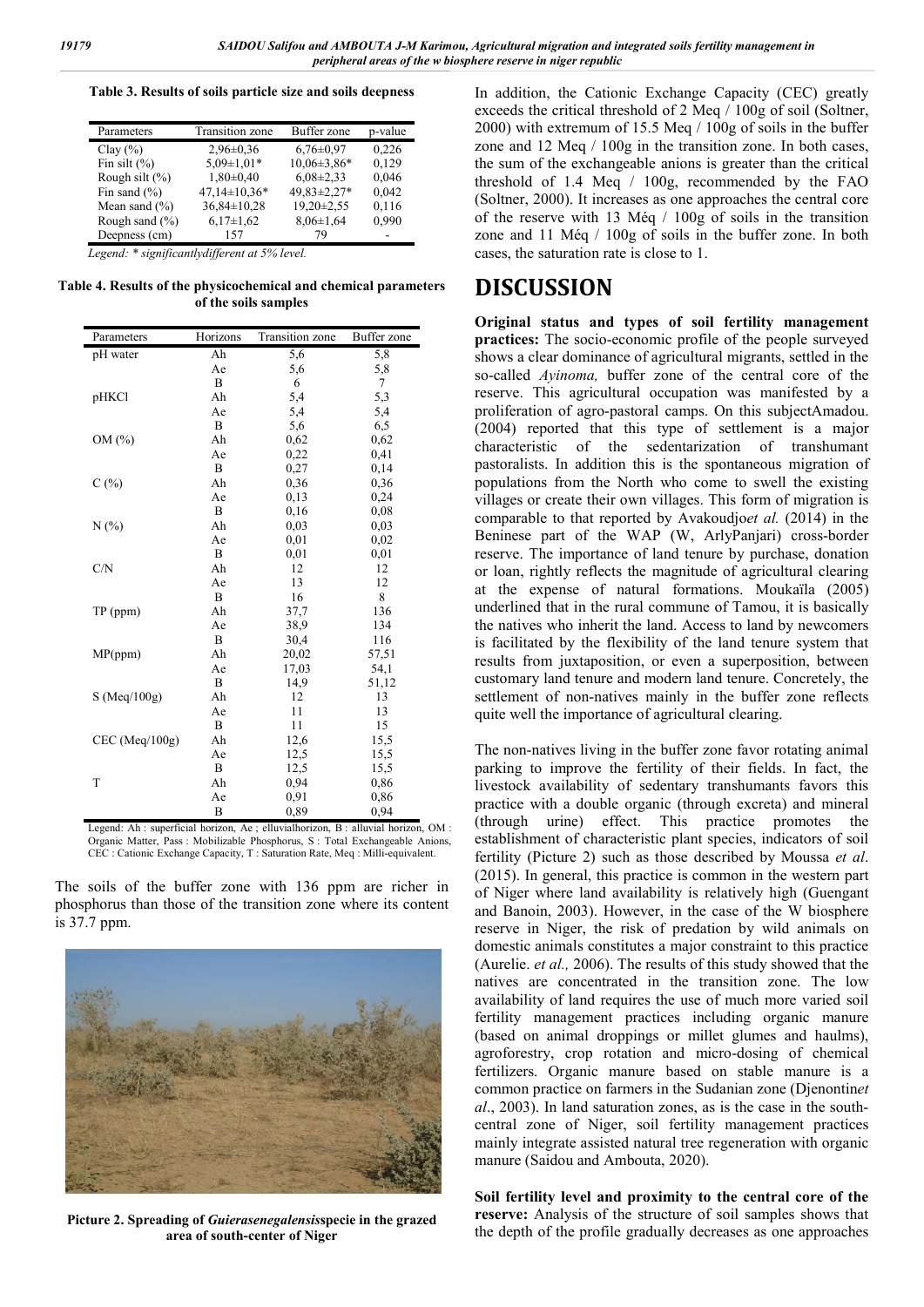the central core of the reserve. This is probably explained by the recent cultivation of the buffer zone, declassified from 1976. The transition zone was classically an agricultural zone for a very long time. Overall, the soil characteristics of the peripheral part of the W Niger biosphere reserve are comparable to those of dune soils, tropical ferruginous little leached, well described by Ambouta*et al*. (1998). However, their high proportion of thin sands is a factor of sensitivity to encrustation and therefore to sheet erosion. The sustainable management of these soils suggests that there is a need for a better integration of crop practices and runoff and sediment collection practices. The low organic matter content (much less than  $2\%$ ) and a low C / N ratio suggest low mineralization activity. On the other hand, the total phosphorus and mobilzable phosphorus contents values are clearly higher than those of most tropical ferruginous soils. It is likely that this is related to the geology of the area; because the zone is located in the middle of the LiptakoGourma zone where the granite basement is supported by West African plinth (Pias, 1978). The geological substrate would also have influenced the ratio between the exchangeable anions sum and the cationic exchange capacity (presence in abundance of swelling type clay like smectites) since the saturation rate is close to 1. Leaching is therefore low to zero although the soils are generally filtering. The conditions for cereal cultivation are favorable. Unfortunately, however, crop practices undermine the soil.

# **CONCLUSION**

The decommissioning of W protected reserve park part in 1976 resulted in a migration of the agricultural front toward its central part. Integrated soils fertility management is a way to build sustainable integration between Man and Biosphere. The objective of this study was therefore to assess the level of soil fertility and soil fertility management regarding the original status of inhabitants. The results showed that non-natives are more concentrated in the buffer zone by agricultural clearing. This strong anthropization has essentially resulted in the sedentarization of transhumants who have converted into agropastoralists. They adopted rotating animal parking practice to improve soil fertility. In addition, the physical, chemical and physicochemical characteristics show that the soils are generally favorable to cereals cropping. In view of these results, the stabilization of the agricultural front in this peripheral zone of the W biosphere reserve in Niger requires intensive management of cropping practices with an intensification of agroforestry practices. This will make the integration of humans into the W biosphere of Niger sustainable.

#### **RECOMMENDATION**

In the light of the results of this study, two recommendations are addressed to the State of Niger and its Technical and Financial Partners (UNESCO among others) to support local income diversification initiatives (such as bees keeping) in order to increase the agricultural investment capacity of peasants. That will play a key role in stabilizing the advance of the agricultural front. With regard to the socioeconomic profile of non-natives, it is better to promote the use of agroforestry species to produce woody fodder in association with crops in order to control the pressure of overgrazing on the reserve.

#### **ACKNOWLEDGMENTS**

This study is part of the MAB / UNESCO Regional Project on "Strengthening scientific and technical capacities for effective management and sustainable use of biodiversity in biosphere reserves in the arid zones of West Africa". The authors of this article would like to thank UNESCO and UNEP / GEF for providing them with the financial resources necessary to carry out this study. Thanks are also due to following persons:

- Mr.Issa KADADE, head of the Tamou forestry service, and all his family for the hospitality they showed throughout our stay in the field;
- Mr. SOUBAÏGA Boubacar at the soil laboratory for having kindly provided us with soil analyzes.

# **REFERENCES**

- Amadou B. 1994, Crise alimentaire et conquête agricole de nouvelles terres dans le Sud-ouest du Niger. *Revue de Géographie Alpine,* Volume 2, Grenoble. 171-184.
- Amadou B. 2004, Aire protégée et construction de territoire en patrimoine ; l'exemple de l'Ile de KareyKopto (Niger). *Les Cahiers d'Outre-Mer, Révue de Géographie de Bordeaux* 226-227. 14p. DOI : 10.4000/com.521.
- Ambouta K. 2002. *Rapport sur le bilan des activités scientifiques menées dans la réserve de biosphère du w du Niger et proposition d'un programme de recherche UNESCO/MAB – UNEP/GEF* Projet régional sur le "Renforcement des capacités scientifiques et techniques pour une gestion efficace et une utilisation durable de la biodiversité dans les réserves de biosphère des zones arides d'Afrique de l'Ouest" 59p.
- Ambouta J-M. K., Issaka A. Souley I. 1998. Caractérisation des sols du terroir villageois de Gakudi et étude de l'influence des pratiques de gestion de la fertilité sur leur évolution. *Cahiers Agriculture*, vol 7, 395-400.
- Ambouta K. 1984. *Contribution à l'édaphologie de la brousse tigrée de l'ouest nigérien*. Thèse de Docteur Ingénieur. Nancy. Université de Nancy I 116p
- Aurelie B., Alexandre C., Vincent C. 2006 Interface Faune Bétail en Afrique Subsaharienne, *Sècheresse* 17 (1-2), 349- 361.
- Avakoudjo J., Mama A., Toko I., Kindomihou V., Sinsin B. 2014, Dynamique de l'occupation du sol dans le Parc National du W et sa périphérie au nord-ouest du Bénin », *Int. J. Biol. Chem. Sci,* 8, 6, pp. 2608-2625.
- Benoit M. 1998. Statut et usage du sol en périphérie du parc national W du Niger. Tome I : Contribution à l'étude du milieu naturel et ressources végétales du canton de Tamou et du Parc du W, *ORSTOM*, Niamey, 32p
- Couteron P. 1992, *Parc National du « W » (Niger). Typologie et Cartographie de la végétation du Parc.*ENGREF – UNESCO, Montpellier, 103.
- Djenontin J. A., Wennink B., Dagbenongbakin G., Ouinkoun G. 2003. Pratiques de gestion de la fertilité dans les exploitations agricoles du Nord-Bénin. 9p. hal-001333343.
- ECOPAS (Programme Ecosystèmes Protégés en Afrique Sahélienne). 2005. *Plan d'aménagement et de Gestion de la Réserve de Biosphère Transfrontalière W 2006-2010* vol I : Etat des lieux. 211p.
- Gavaud M. 1967. *Pédologie du Niger Occidental*, ORSTOM MDR Centre de Dakar, 573p.